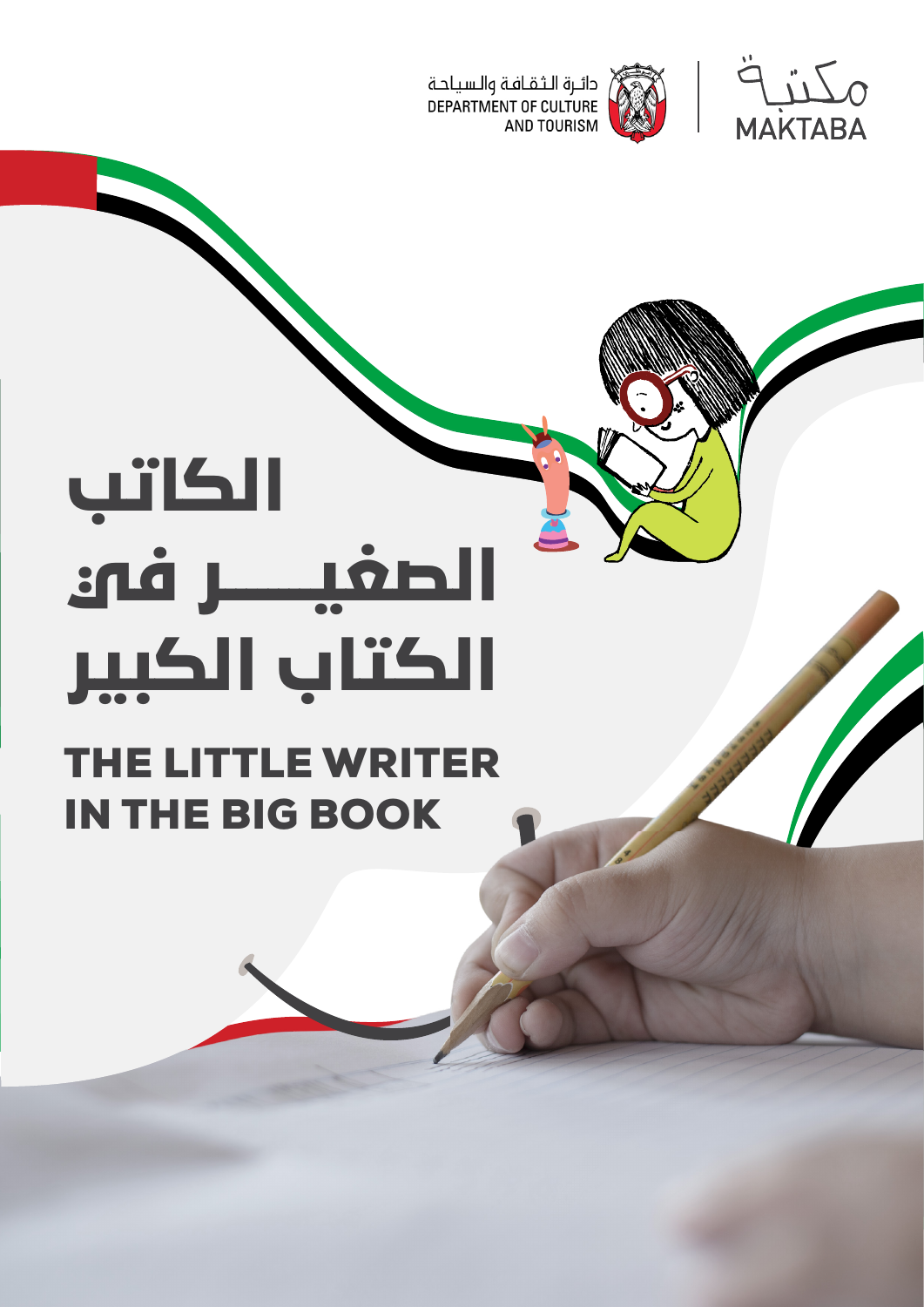الكاتب الصغير في الكتاب الكبير Little Writer in the Big Book

> الموضوع  $\bigcup$  تشلون هم" - صاحب السمو الشيخ محمد بن زايد آل نهيان $\mathbf{U}^{\prime\prime}$

.<br>فـي كل عـام، نجـوب عقـول طـلّاب وطالبـات دولتنـا الحبيبـة بحثـاً عـن إبداعـات أدبيـة ملهمـة، ֧֦֧֦֧֦֧֦֧֦֧֦֧֦֧֦֧֜*֟* ֦֧֦֧֦֧<u>֓</u> ــا يجــول فــي خواطرهــم، لتتناغــم هــذه ً الستكشــاف مواهبهــم فــي التعبيــر عم وســعيا ً .<br>الإبداعـات فـي كتـاب كبيـر يجمـع قصصاً خطّتهـا أنامـل المبدعيـن الصغـار، راســمةً مســتقبلاً ֧֦֧֦֝ ً .<br>مشـرقاً للأدب والكتابـة فـم الدولـة، فهـل لديكـم الموهبـة والخيـال الخصب لتبدعـوا قصصـاً مـن خـال مسـابقتنا؟

֦֧֦֧֦֧֦֧֦֧֦֧֦֧֝ "الكاتــب الصغيــر فـــمي الكتــاب الكبيــر" مســابقة ســنوية شــيّـقة تهــدف إلــــه دعــم موهبــة الكتابـة لـدى الأطفـال، وهـي فـي عامهـا التاســع تسـتلهم موضوعهـا مـن كلمـات صاحب الســمو الشــيخ محمــد بــن زايــد آل نهيــان، ولــي عهــد أبوظبــي نائــب القائــد األعلــى للقــوات المســلحة لدولــة اإلمــارات العربيــة المتحــدة، حيــث أصــدر ســموه فــي بدايــة جائحــة كورونــا ً بعـث الطمأنينـة بيـن كافـة القاطنيـن علـى أرض دولـة اإلمـارات، وذلـك عندمـا قـال "ال وعـدا تشـلون هـم".

هـذه الكلمـات عنـت الكثيـر لـكل إنسـان متواجـد فـي الدولـة، وأكدت حـرص القيادة الرشـيدة ًعلـى ضمـان سـلامة وراحـة الجميـــم، لكـن مـاذا عنـت هـذه الكلمـات لـك أنـت شـخصيـا؟ كيـف شـعرت عندمـا سـمعتها؟ كيـف تفاعـل أصدقـاؤك وأفـراد عائلتـك مـع هـذه الكلمـات وكيـف سـاهمت فـي إزالـة المخـاوف مـن الجائحـة؟

بانتظـار مشـاركاتكم فـي مسـابقة "الكاتـب الصغيـر فـي الكتـاب الكبيـر"، حيـث سـنقوم بطباعــة هــذه المشــاركات فــي المرحلــة الثانيــة للمســابقة، ســيتم اختيــار قصــص النخبــة مــن القصــص الفائــزة فــي كتــاب كبيــر يتــم توزيعــه علــى مكتبــات المــدارس وكافــة أفــرع "مكتبــة" المنتشــرة فــي إمــارة أبوظبــي.

لمعرفــة المزيــد حــول شــروط المســابقة "الكاتــب الصغيــر فــو الكتــاب الكســر" وتســحيل مشــاركتكم فيهــا يرجــى زيــارة الموقـــع الإلكترونـــي: /https://library.dctabudhabi.ae